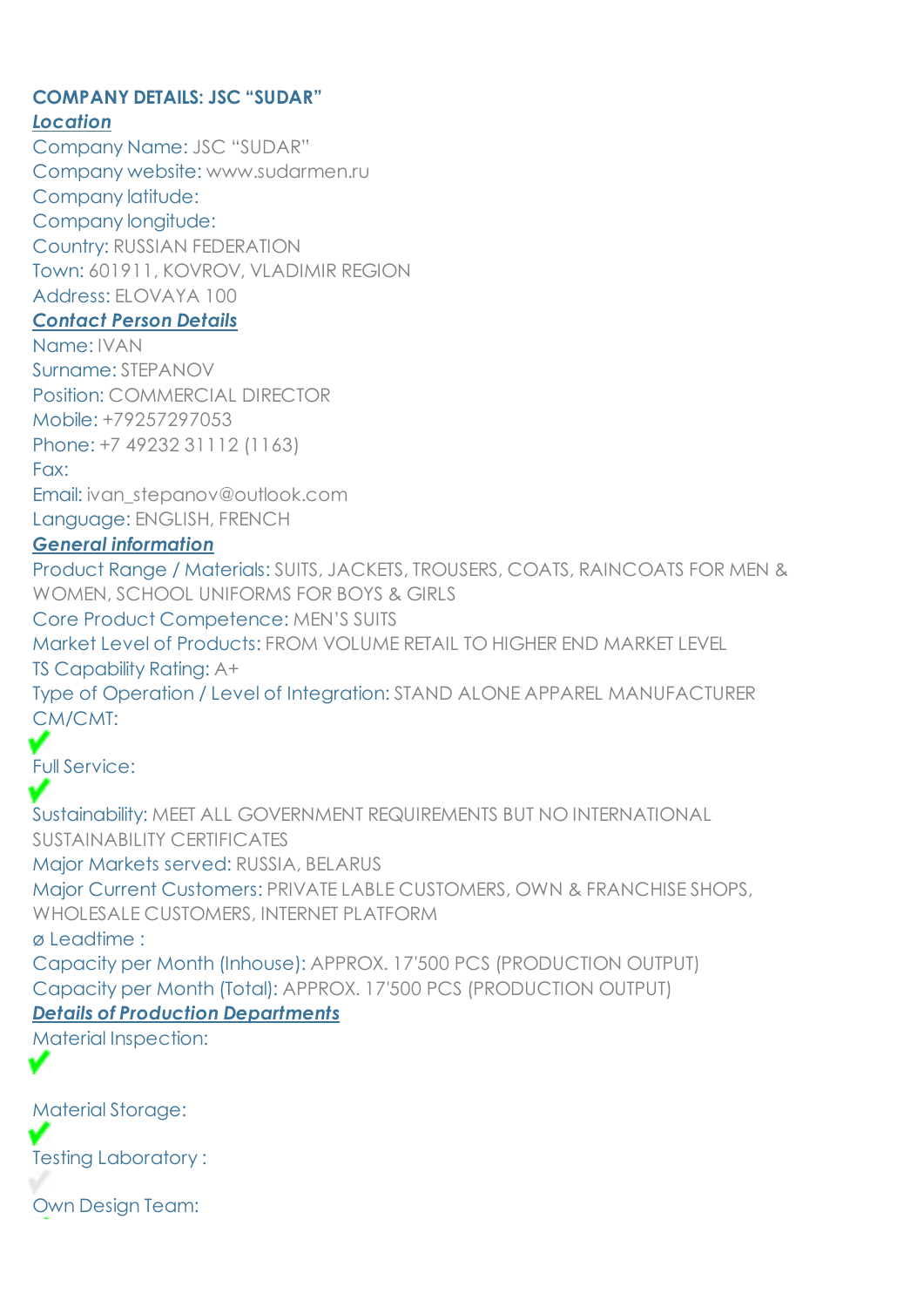Own Product Development:

CAD:

Cutting:

Flat Bed Knitting:

Linking:

Sewing:

Pressing/Finishing:

Washing:

Packaging:

Quality Control/Management:

Production Control:

# *Additional Company Details*

Year Established: 1952 Ownership: PRIVATE Facilities: 5 BUILDINGS FOR MANUFACTURING Total Staff: production: 432 admin: Subcontractors /Outsourcing: NO Strategies / Action Plans short/ medium/longer Term term incl. major/relevant changes and future plans: Comments: EXPERIENCE OF TAILORED MENS OUTERWEAR TO A HIGH STANDARD. WIDE INVESTMENT IN UP TO DATE AUTO AND SEMI AUTO MACHINERY. FULL CAD/CAM ABILITIES

VIA GERBER TECHNOLOGY. STRONG AND OPEN MINDED MANAGEMENT TEAM.

SIGNIFICANT DESIGN AND PRODUCT DEVELOPMENT TEAM

### **RATING OVERALL RATING:** A+

**PRODUCTION FACILITIES & PROCESSES:** TO<sup>1</sup>

 Location & Buildings: Installed Manufacturing Capabilities: Current Production Programme: **PRODUCTION PERFORMANCE:**

### **DELIVERY PERFORMANCE: PRODUCTION PLANNING & CONTROL:**